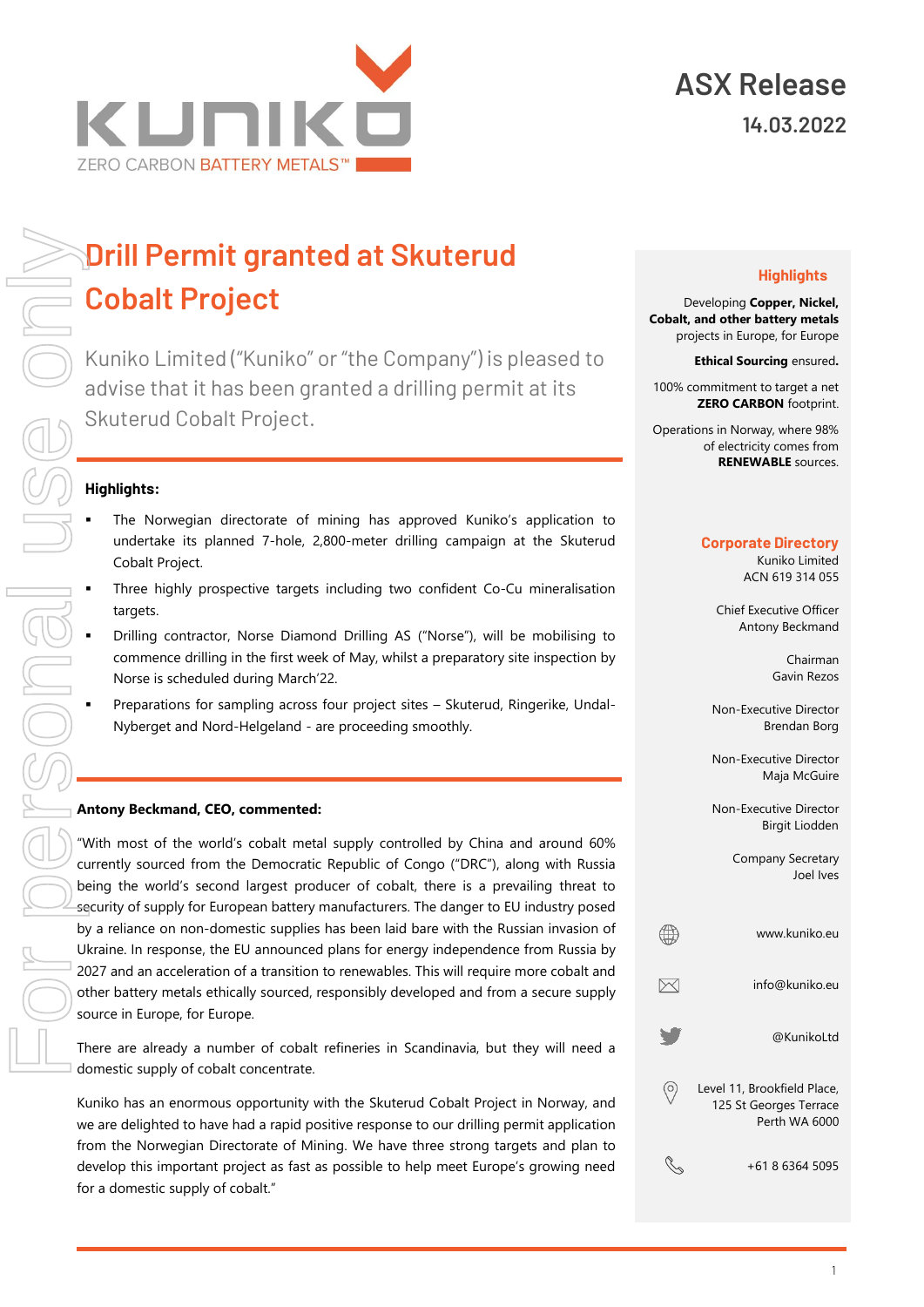





In March 2022, the Norwegian mining directorate approved Kuniko's application for a drilling permit at the Skuterud Cobalt Project (refer: Figure 2) which was submitted only a few weeks prior. The drill program will target three prospects for potential cobalt mineralisation within the Skuterud licence area, north of the historic Skuterud Cobalt mine.

Drilling is planned for approximately 2,800 metres with 7 diamond core (DD) holes at the three sites (refer: Figure 3). All targets are located by the presence of conductive anomalies at depth, with two targets within the 'fahlband' trend where historic mining has occurred. They are supported by the integration of recently acquired geophysical data with soil sampling and historic data. These are confident Co-Cu mineralisation targets. The third target was delineated as a favourable conductivity response in the geophysical dataset but is not located along the previously defined Fahlband trend. It is anticipated that the mineralisation style may differ from that along the Fahlband trend.

The diamond drilling program will be completed by Norwegian drill contractor, Norse Diamond Drilling AS ("Norse"), with the commencement of drilling scheduled for the first week of May '22, being the earliest availability to mobilise the drill rig. In preparation and to ensure mobilisation is de-risked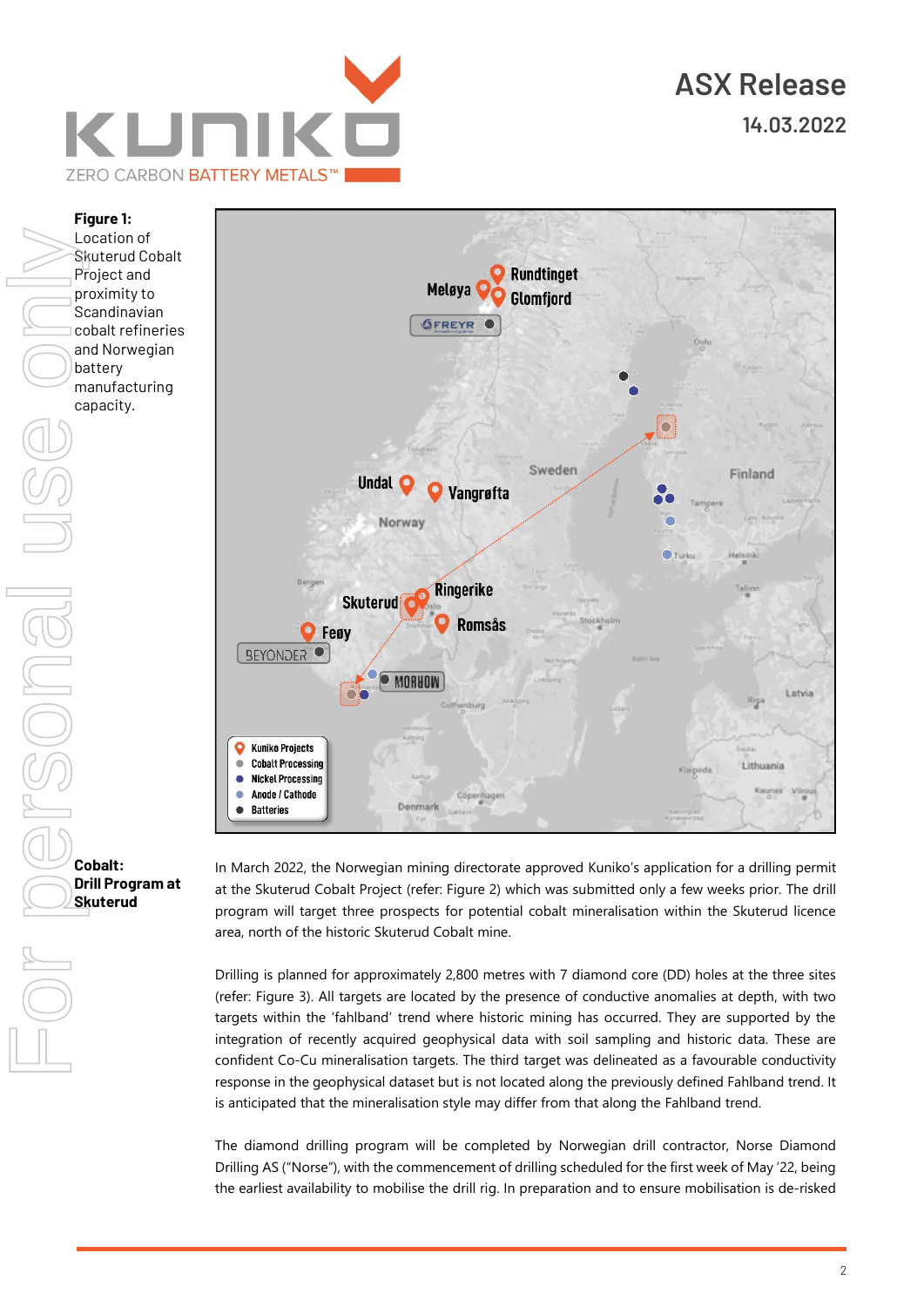

For personal use only**Figure 2:** Location of Skuterud Cobalt Project and granted exploration licenses *Coordinate System: WGS1984 UTM32N.* Or persone

and performance maximised from start-up, Norse will undertake a reconnaissance site visit of the three drill locations at Skuterud in the coming weeks.

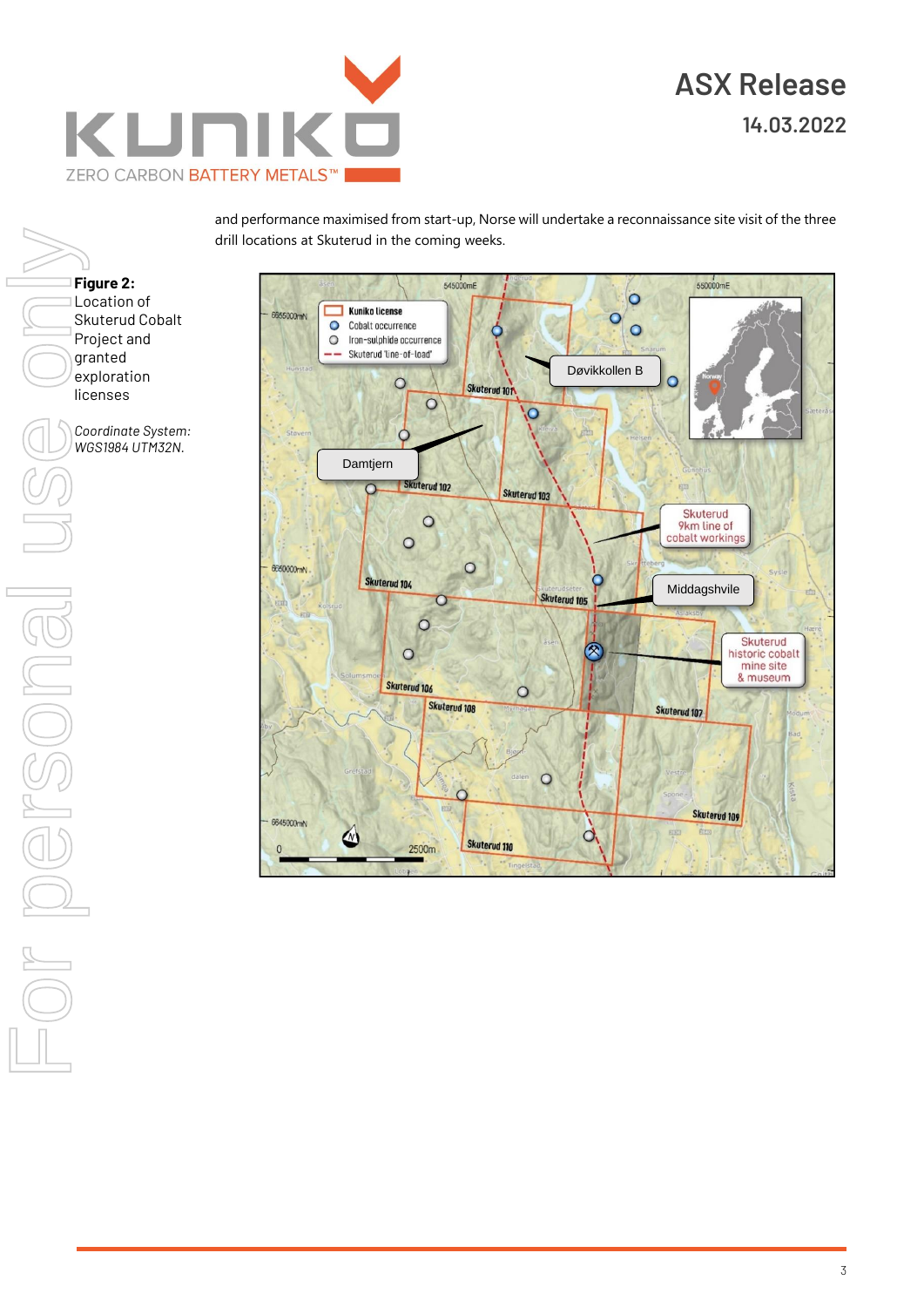

#### **Figure 3:**

Locations of the three maiden drill targets within the Skuterud exploration licence area.

*Coordinate System: WGS1984 UTM32N*

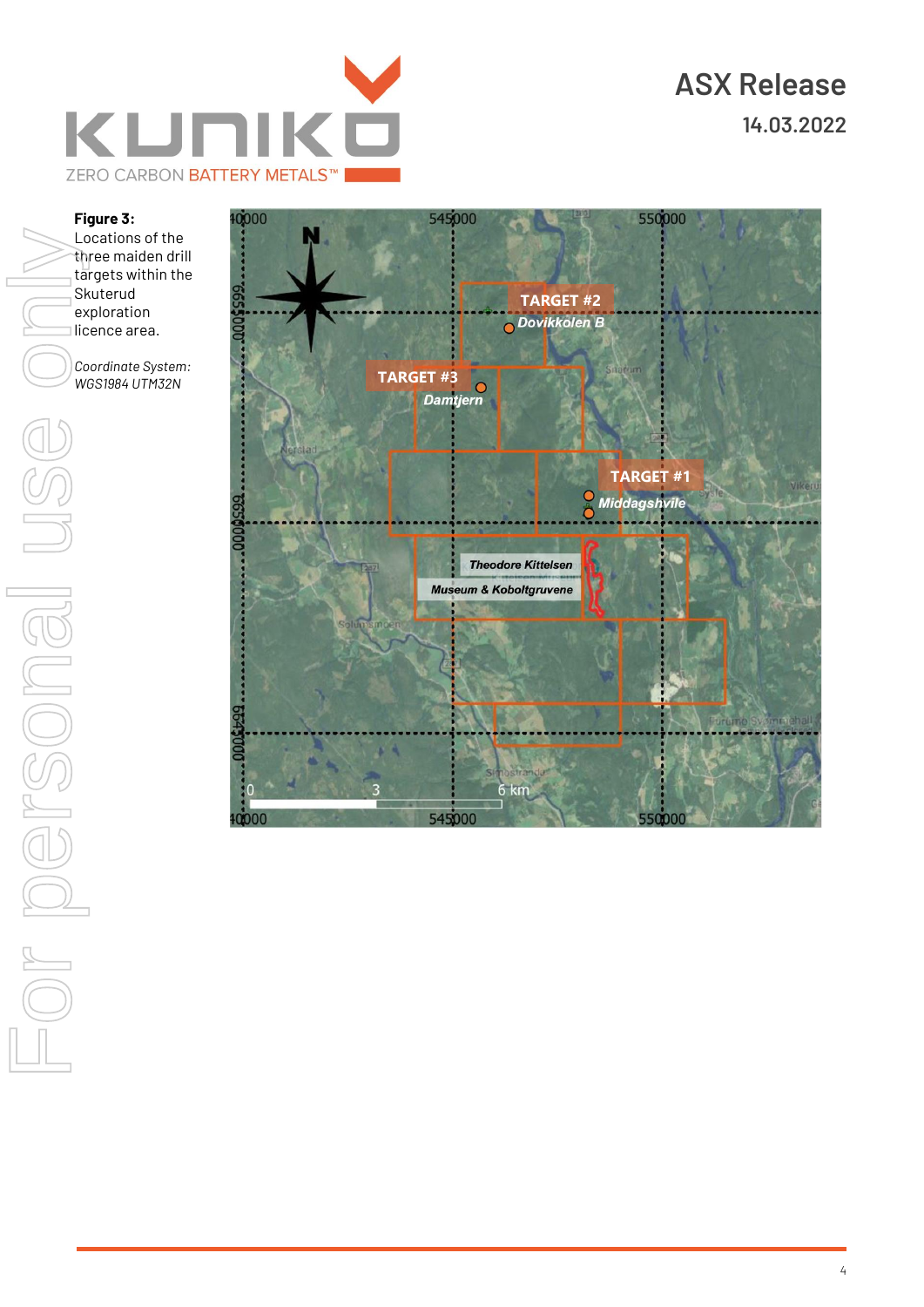

#### **Figure 4:**

Details of the locations and target intersections at Middagshvile. *Notes:* • *Coordinate system:*  Details of the<br>
forcations and<br>
intersections at<br>
intersections at<br>
Middagshvile.<br>
WGS1984<br>
UTM32N<br>
Conductive<br>
anomaly shows<br>
as green body.<br>
Tigure 5:<br>
Details of the<br>
locations and<br>
target<br> **Figure 5:**<br>
Details of the<br>

*WGS1984 UTM32N* • *Conductive anomaly shown as green body.*



### **Figure 5:**

Details of the locations and target intersections at Døvikkollen B.

#### *Notes:*

- *Coordinate system: WGS1984 UTM32N* • *Conductive* 
	- *anomaly shown*

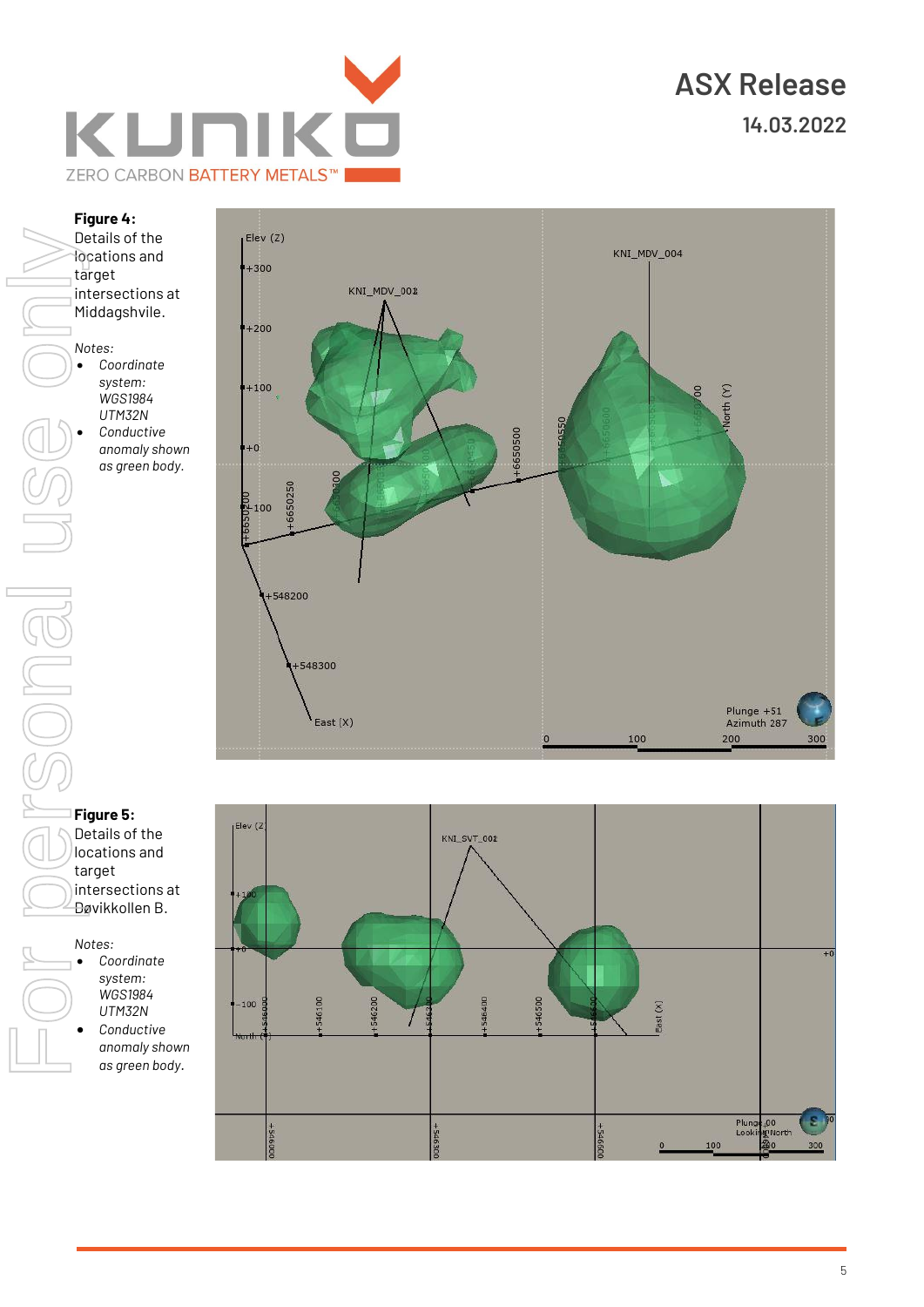

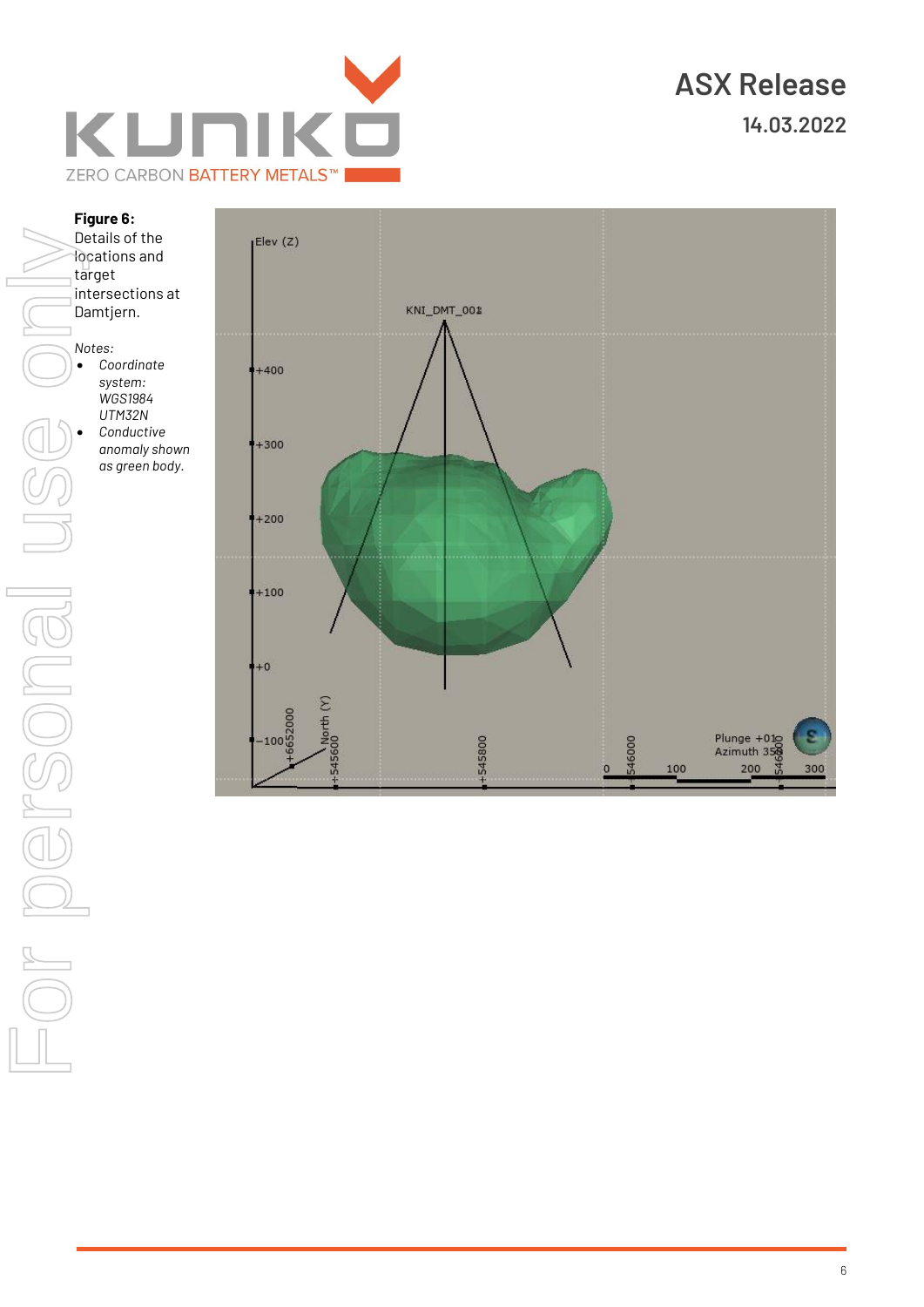

About Kuniko Kuniko is focused on the development of copper, nickel, and cobalt projects in Scandinavia and has expanded its interests to include prospects for both battery and technology metals. Kuniko has a strict mandate to maintain net zero carbon footprint throughout exploration, development, and production of its projects.

> In the event a mineable resource is discovered, and relevant permits granted, Kuniko is committed to sustainable, low carbon and ethical mining practices which embrace United Nations sustainable development goals. Kuniko activities now and in future will target sustainable practices extending to both life on land and life below water, which includes responsible disposal of waste rock away from fjords. Kuniko understands its activities will need to align with the interests of conservation, protected areas, cultural heritage, and indigenous peoples, amongst others.

Kuniko's licence portfolio consists of the five (5) separate project areas.

- **■** The South-west and South-east Norway exploration licenses are Ni-Cu-Co projects in the historically important Feøy and Romsås mining districts respectively.
- **■** The South-central Norway cobalt exploration licenses are prospective for Co-Cu-Au, part of the historically important Skuterud mining district of central-southern Norway, previously the largest cobalt mining area in the world.
- The South-central Norway copper exploration licenses comprise of the Undal Cu-Zn-Co project and Vangrøfta Cu-Co-Au projects, located in the Trøndelag region of central Norway.
- The South-central Norway tenements comprising Ringerike, Krødsherad and Modum are prospective for Ni-Cu-Co-Au-PGE.
- The North-west Norway exploration licenses in the Nord-Helgeland region comprise Glomfjord, Meløya and Rundtinget, which contain identified LCT pegmatites and additional pegmatites of unknown composition.

Information in this report relating to Exploration Results is based on information reviewed by Dr Benedikt Steiner, who is a Chartered Geologist with the Geological Society of London and the European Federation of Geologists. Dr Steiner is an independent consultant of Kuniko Limited and has sufficient experience which is relevant to the style of mineralisation and type of deposit under consideration and to the activity which he is undertaking to qualify as a Competent Person as defined by the 2012 Edition of the Australasian Code for reporting of Exploration Results, Mineral Resources and Ore Reserves. Dr Steiner consents to the inclusion of the data in the form and context in which it appears.

Certain information in this document refers to the intentions of Kuniko, however these are not intended to be forecasts, forward looking statements or statements about the future matters for the purposes of the Corporations Act or any other applicable law. Statements regarding plans with respect to Kuniko's projects are forward looking statements and can generally be identified by the use of words such as 'project', 'foresee', 'plan', 'expect', 'aim', 'intend', 'anticipate', 'believe', 'estimate', 'may', 'should', 'will' or similar expressions. There can be no assurance that the Kuniko's plans for its projects will proceed as expected and there can be no assurance of future events which are subject to risk, uncertainties and other actions that may cause Kuniko's actual results, performance or achievements to differ from those referred to in this document. While the information contained in this document has been prepared in good faith, there can be given no assurance or guarantee that the occurrence of these events referred to in the document will occur as contemplated. Accordingly, to the maximum extent permitted by law, Kuniko and any of its affiliates and their directors, officers, employees, agents and advisors disclaim any liability whether direct or indirect, express or limited, contractual, tortuous,

**Competent Persons Statement**

**Forward Looking Statements**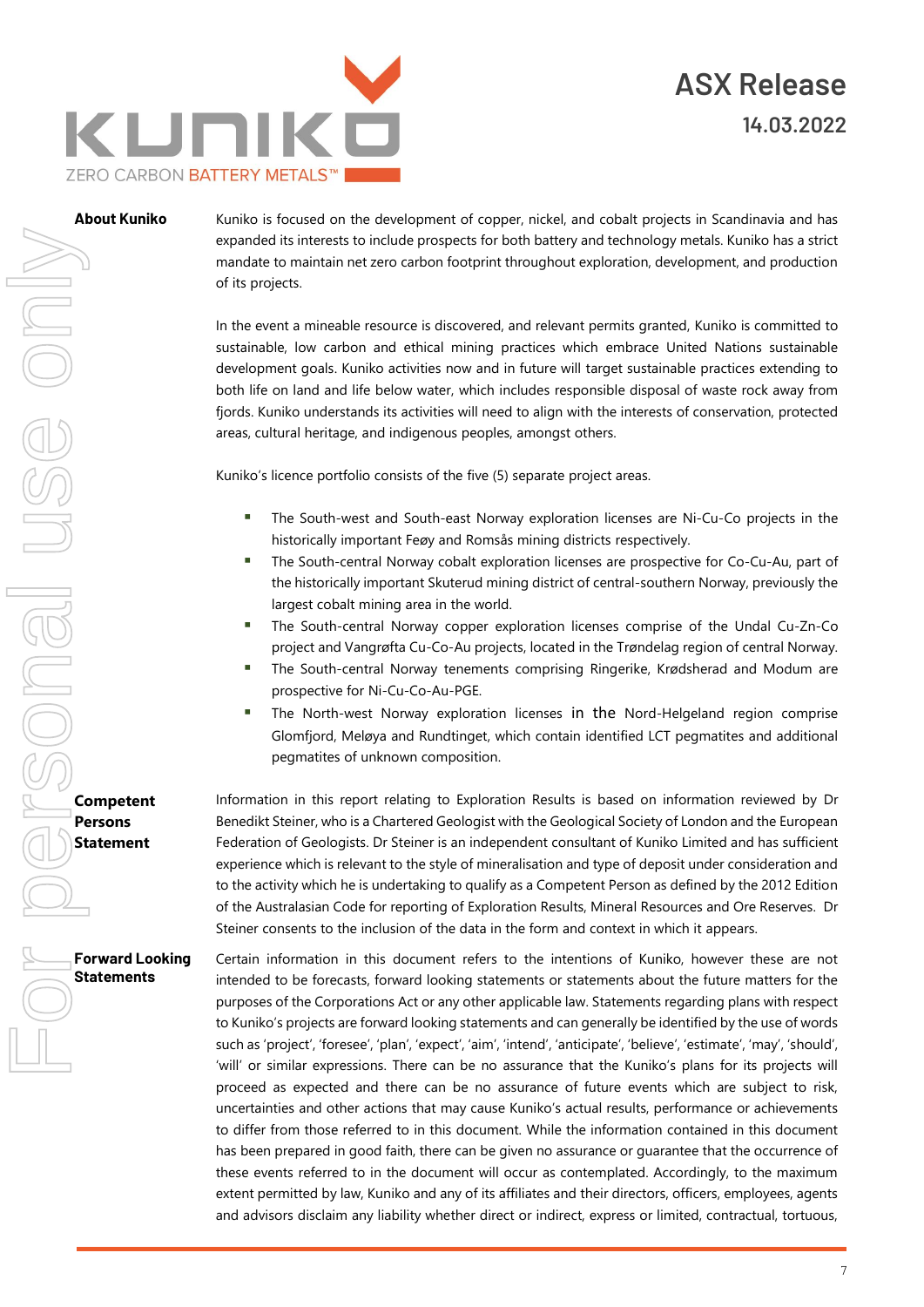

statutory or otherwise, in respect of, the accuracy, reliability or completeness of the information in this document, or likelihood of fulfilment of any forward-looking statement or any event or results expressed or implied in any forward-looking statement; and do not make any representation or warranty, express or implied, as to the accuracy, reliability or completeness of the information in this document, or likelihood of fulfilment of any forward-looking statement or any event or results expressed or implied in any forward-looking statement; and disclaim all responsibility and liability for these forward-looking statements (including, without limitation, liability for negligence).

| Antony Beckmand, CEO |                           | Joel Ives, Company Secretary |                            |
|----------------------|---------------------------|------------------------------|----------------------------|
|                      | Telephone: +47 920 47 519 |                              | Telephone: +61 8 6364 5095 |
| Email:               | abe@kuniko.eu             | Email:                       | info@kuniko.eu             |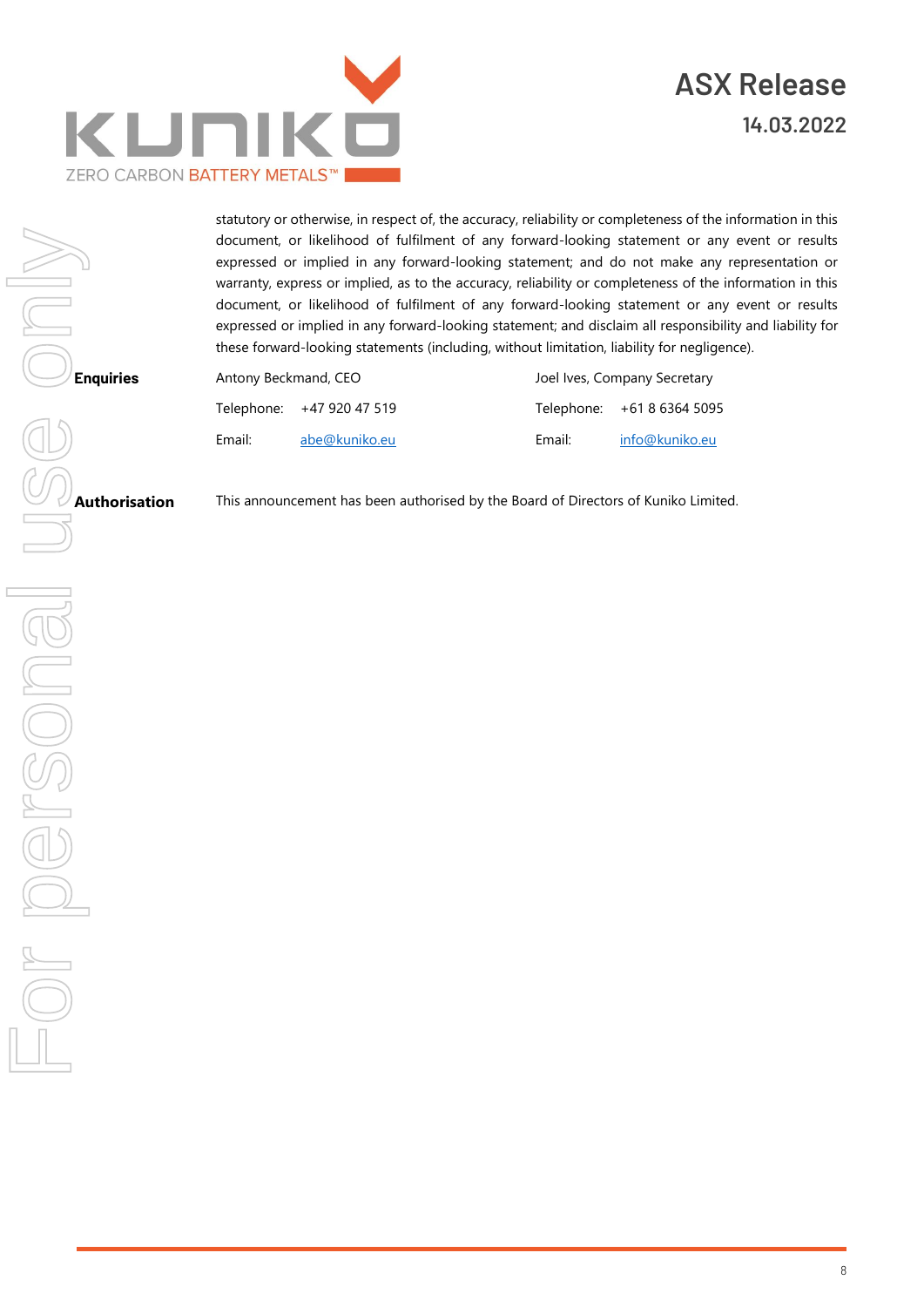

## **ANNEXURE – JORC Code, 2012 Edition – Table 1**

or personal us

|            | (ERO CARBON <b>BATTERY METALS™  </b>         |                                                                                                                                                                                                                                                                                                                                                                                                                                                                                                                                                                                                                                                                                                                                                                                                                                                                                                                                                                                                                                                                                                                      |                                                                                                                                  |  |
|------------|----------------------------------------------|----------------------------------------------------------------------------------------------------------------------------------------------------------------------------------------------------------------------------------------------------------------------------------------------------------------------------------------------------------------------------------------------------------------------------------------------------------------------------------------------------------------------------------------------------------------------------------------------------------------------------------------------------------------------------------------------------------------------------------------------------------------------------------------------------------------------------------------------------------------------------------------------------------------------------------------------------------------------------------------------------------------------------------------------------------------------------------------------------------------------|----------------------------------------------------------------------------------------------------------------------------------|--|
|            | ANNEXURE - JORC Code, 2012 Edition - Table 1 |                                                                                                                                                                                                                                                                                                                                                                                                                                                                                                                                                                                                                                                                                                                                                                                                                                                                                                                                                                                                                                                                                                                      |                                                                                                                                  |  |
|            | Section 1 Sampling Techniques and Data       |                                                                                                                                                                                                                                                                                                                                                                                                                                                                                                                                                                                                                                                                                                                                                                                                                                                                                                                                                                                                                                                                                                                      |                                                                                                                                  |  |
|            |                                              | (Criteria in this section apply to all succeeding sections)                                                                                                                                                                                                                                                                                                                                                                                                                                                                                                                                                                                                                                                                                                                                                                                                                                                                                                                                                                                                                                                          |                                                                                                                                  |  |
|            | <b>Criteria</b>                              | <b>JORC Code explanation</b>                                                                                                                                                                                                                                                                                                                                                                                                                                                                                                                                                                                                                                                                                                                                                                                                                                                                                                                                                                                                                                                                                         | <b>Commentary</b>                                                                                                                |  |
| $\bigcirc$ | Sampling<br>techniques                       | • Nature and quality of sampling (eg cut channels, random chips, or specific<br>specialised industry standard measurement tools appropriate to the minerals<br>under investigation, such as down hole gamma sondes, or handheld XRF<br>instruments, etc). These examples should not be taken as limiting the broad<br>meaning of sampling.<br>Include reference to measures taken to ensure sample representivity and the<br>appropriate calibration of any measurement tools or systems used.<br>Aspects of the determination of mineralisation that are Material to the Public<br>$\bullet$<br>Report.<br>In cases where 'industry standard' work has been done this would be relatively<br>$\bullet$<br>simple (eg 'reverse circulation drilling was used to obtain 1 m samples from<br>which 3 kg was pulverised to produce a 30 g charge for fire assay'). In other<br>cases more explanation may be required, such as where there is coarse gold<br>that has inherent sampling problems. Unusual commodities or mineralisation<br>types (eg submarine nodules) may warrant disclosure of detailed information. | No drilling or sampling was undertaken on the Skuterud license blocks, and is<br>therefore not reported as part of this release. |  |
|            | Drilling<br>techniques                       | Drill type (eg core, reverse circulation, open-hole hammer, rotary air blast,<br>auger, Bangka, sonic, etc) and details (eg core diameter, triple or standard tube,<br>depth of diamond tails, face-sampling bit or other type, whether core is oriented<br>and if so, by what method, etc).                                                                                                                                                                                                                                                                                                                                                                                                                                                                                                                                                                                                                                                                                                                                                                                                                         | No drilling was undertaken on the Skuterud license blocks.<br>$\bullet$                                                          |  |
|            | Drill sample<br>recovery                     | Method of recording and assessing core and chip sample recoveries and results<br>assessed.<br>Measures taken to maximise sample recovery and ensure representative nature<br>of the samples.<br>Whether a relationship exists between sample recovery and grade and whether<br>$\bullet$<br>sample bias may have occurred due to preferential loss/gain of fine/coarse<br>material.                                                                                                                                                                                                                                                                                                                                                                                                                                                                                                                                                                                                                                                                                                                                  | No drilling or sampling was undertaken on the Skuterud license blocks, and is<br>therefore not reported as part of this release. |  |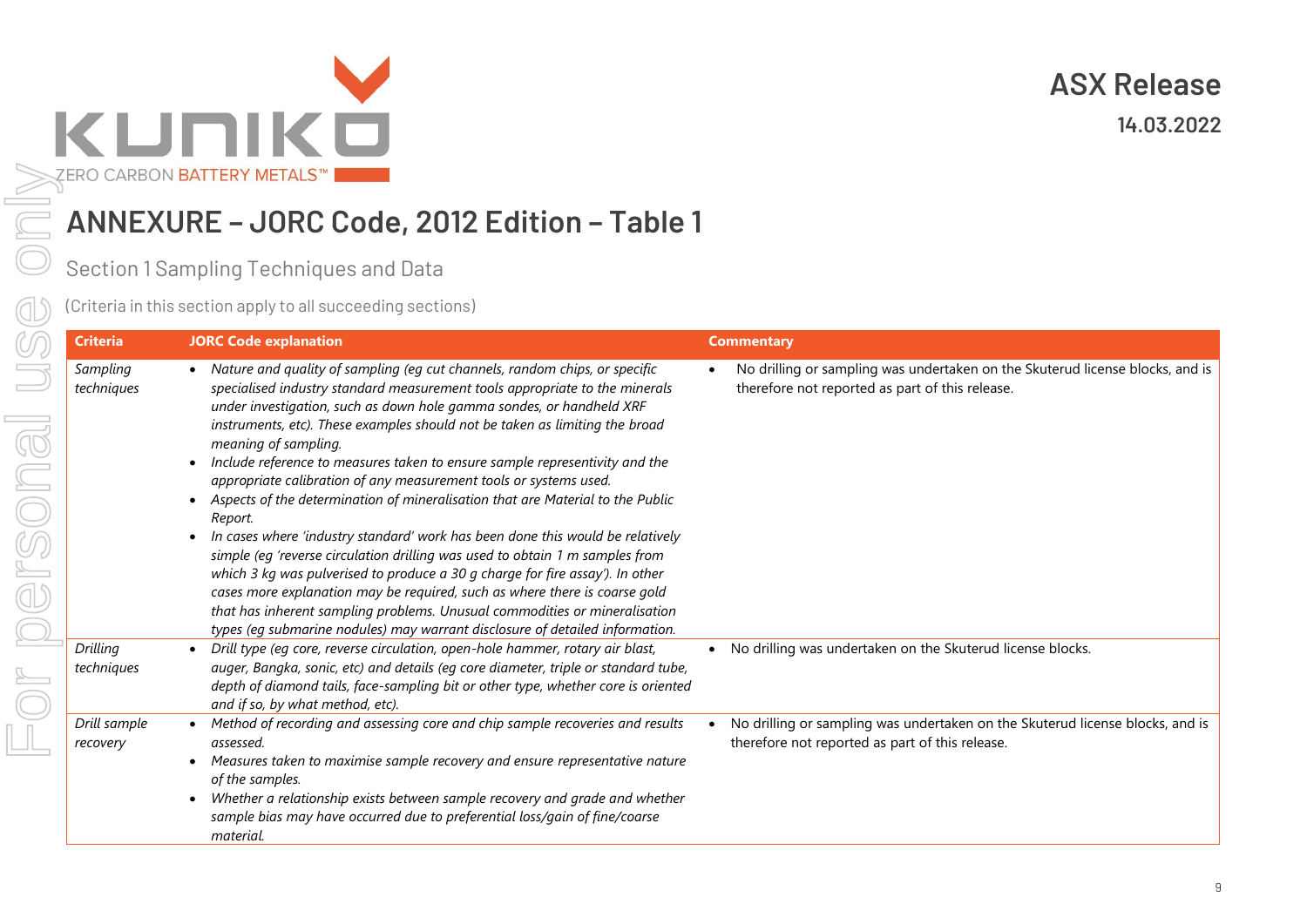

**14.03.2022**

| <b>Criteria</b>                                  | <b>JORC Code explanation</b>                                                                                                                                                                                                                                                                                                                                                                    | <b>Commentary</b>                                                                                                                             |
|--------------------------------------------------|-------------------------------------------------------------------------------------------------------------------------------------------------------------------------------------------------------------------------------------------------------------------------------------------------------------------------------------------------------------------------------------------------|-----------------------------------------------------------------------------------------------------------------------------------------------|
| Logging                                          | • Whether core and chip samples have been geologically and geotechnically<br>logged to a level of detail to support appropriate Mineral Resource estimation,<br>mining studies and metallurgical studies.<br>Whether logging is qualitative or quantitative in nature. Core (or costean,<br>channel, etc) photography.<br>The total length and percentage of the relevant intersections logged. | • No drilling or sampling was undertaken on the Skuterud license blocks, and is<br>therefore not reported as part of this release.            |
| Sub-sampling<br>techniques and<br>sample         | If core, whether cut or sawn and whether quarter, half or all core taken.<br>If non-core, whether riffled, tube sampled, rotary split, etc and whether sampled<br>wet or dry.                                                                                                                                                                                                                   | No drilling or sampling was undertaken on the Skuterud license blocks, and is<br>therefore not reported as part of this release.              |
| preparation                                      | For all sample types, the nature, quality and appropriateness of the sample<br>preparation technique.<br>Quality control procedures adopted for all sub-sampling stages to maximise                                                                                                                                                                                                             |                                                                                                                                               |
|                                                  | representivity of samples.<br>Measures taken to ensure that the sampling is representative of the in-situ<br>material collected, including for instance results for field duplicate/second-half<br>sampling.                                                                                                                                                                                    |                                                                                                                                               |
|                                                  | Whether sample sizes are appropriate to the grain size of the material being<br>sampled.                                                                                                                                                                                                                                                                                                        |                                                                                                                                               |
| Quality of assay<br>data and<br>laboratory tests | The nature, quality and appropriateness of the assaying and laboratory<br>$\bullet$<br>procedures used and whether the technique is considered partial or total.<br>For geophysical tools, spectrometers, handheld XRF instruments, etc, the<br>$\bullet$<br>parameters used in determining the analysis including instrument make and                                                          | No drilling or sampling was undertaken on the Skuterud license blocks, and is<br>therefore not reported as part of this release.              |
|                                                  | model, reading times, calibrations factors applied and their derivation, etc.<br>Nature of quality control procedures adopted (eg standards, blanks, duplicates,<br>external laboratory checks) and whether acceptable levels of accuracy (ie lack of<br>bias) and precision have been established.                                                                                             |                                                                                                                                               |
| Verification of<br>sampling and<br>assaying      | The verification of significant intersections by either independent or alternative<br>company personnel.<br>The use of twinned holes.<br>Documentation of primary data, data entry procedures, data verification, data<br>storage (physical and electronic) protocols.                                                                                                                          | No drilling or sampling was undertaken on the Skuterud license blocks, and is<br>$\bullet$<br>therefore not reported as part of this release. |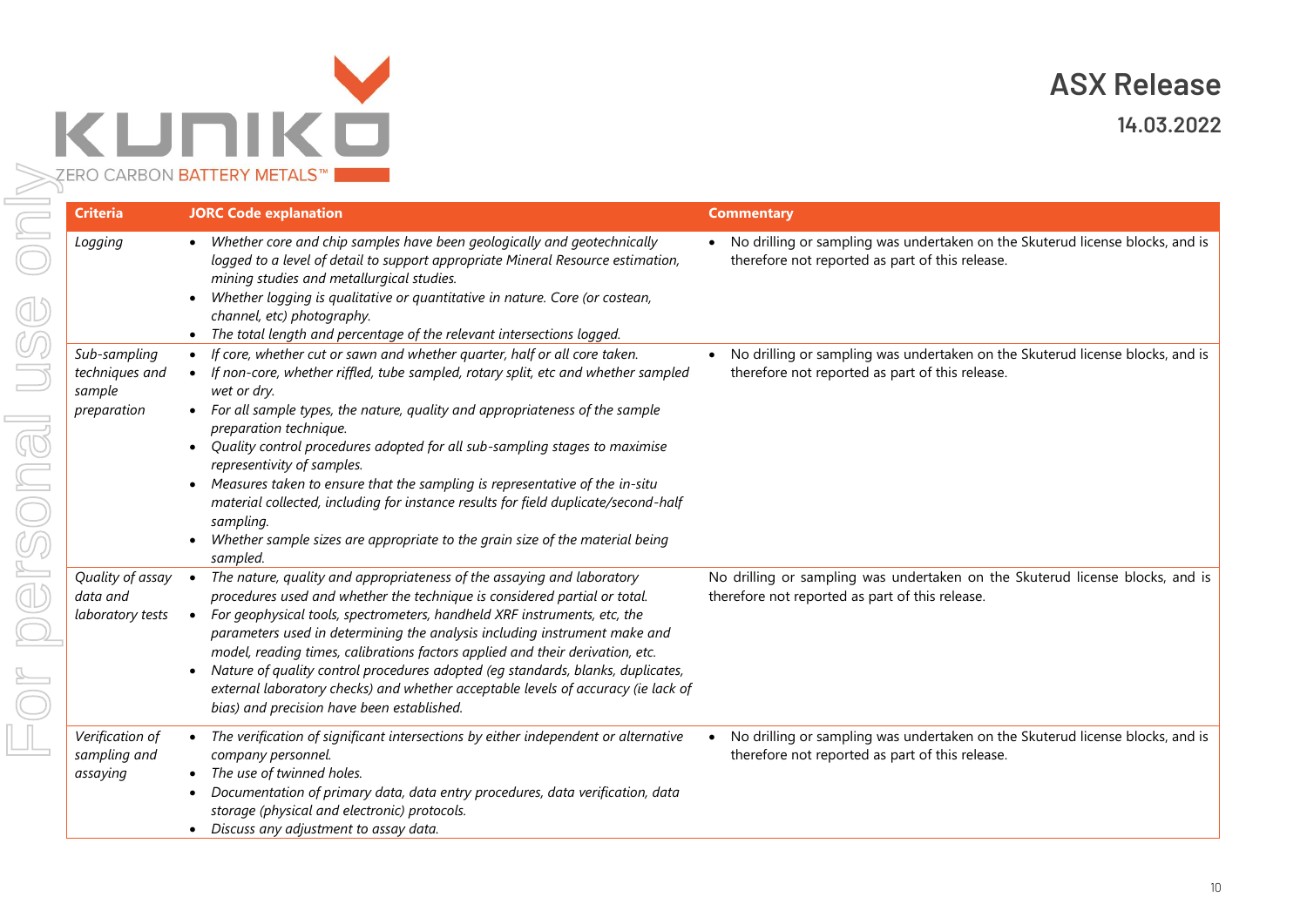

**14.03.2022**

| <b>Criteria</b>                                                  | <b>JORC Code explanation</b>                                                                                                                                                                                                                                                                                                                                                      | <b>Commentary</b>                                                                                                                                                                                                                 |
|------------------------------------------------------------------|-----------------------------------------------------------------------------------------------------------------------------------------------------------------------------------------------------------------------------------------------------------------------------------------------------------------------------------------------------------------------------------|-----------------------------------------------------------------------------------------------------------------------------------------------------------------------------------------------------------------------------------|
| Location of data<br>points                                       | Accuracy and quality of surveys used to locate drill holes (collar and down-hole<br>surveys), trenches, mine workings and other locations used in Mineral Resource<br>estimation.<br>Specification of the grid system used.<br>Quality and adequacy of topographic control.                                                                                                       | No drilling or sampling was undertaken on the Skuterud license blocks, and is<br>therefore not reported as part of this release.<br>The following projected coordinate grid systems are used on the project:<br>WGS 1984 UTM 32N. |
| Data spacing<br>and distribution                                 | Data spacing for reporting of Exploration Results.<br>Whether the data spacing and distribution is sufficient to establish the degree of<br>geological and grade continuity appropriate for the Mineral Resource and Ore<br>Reserve estimation procedure(s) and classifications applied.<br>Whether sample compositing has been applied.                                          | No drilling or sampling was undertaken on the Skuterud license blocks, and is<br>therefore not reported as part of this release.                                                                                                  |
| Orientation of<br>data in relation<br>to geological<br>structure | Whether the orientation of sampling achieves unbiased sampling of possible<br>structures and the extent to which this is known, considering the deposit type.<br>If the relationship between the drilling orientation and the orientation of key<br>mineralised structures is considered to have introduced a sampling bias, this<br>should be assessed and reported if material. | No drilling or sampling was undertaken on the Skuterud license blocks, and is<br>therefore not reported as part of this release.                                                                                                  |
| Sample security                                                  | The measures taken to ensure sample security.                                                                                                                                                                                                                                                                                                                                     | No drilling or sampling was undertaken on the Skuterud license blocks, and is<br>therefore not reported as part of this release.                                                                                                  |
| Audits or<br>reviews                                             | The results of any audits or reviews of sampling techniques and data.                                                                                                                                                                                                                                                                                                             | No drilling or sampling was undertaken on the Skuterud license blocks,<br>therefore no audits have been carried out.                                                                                                              |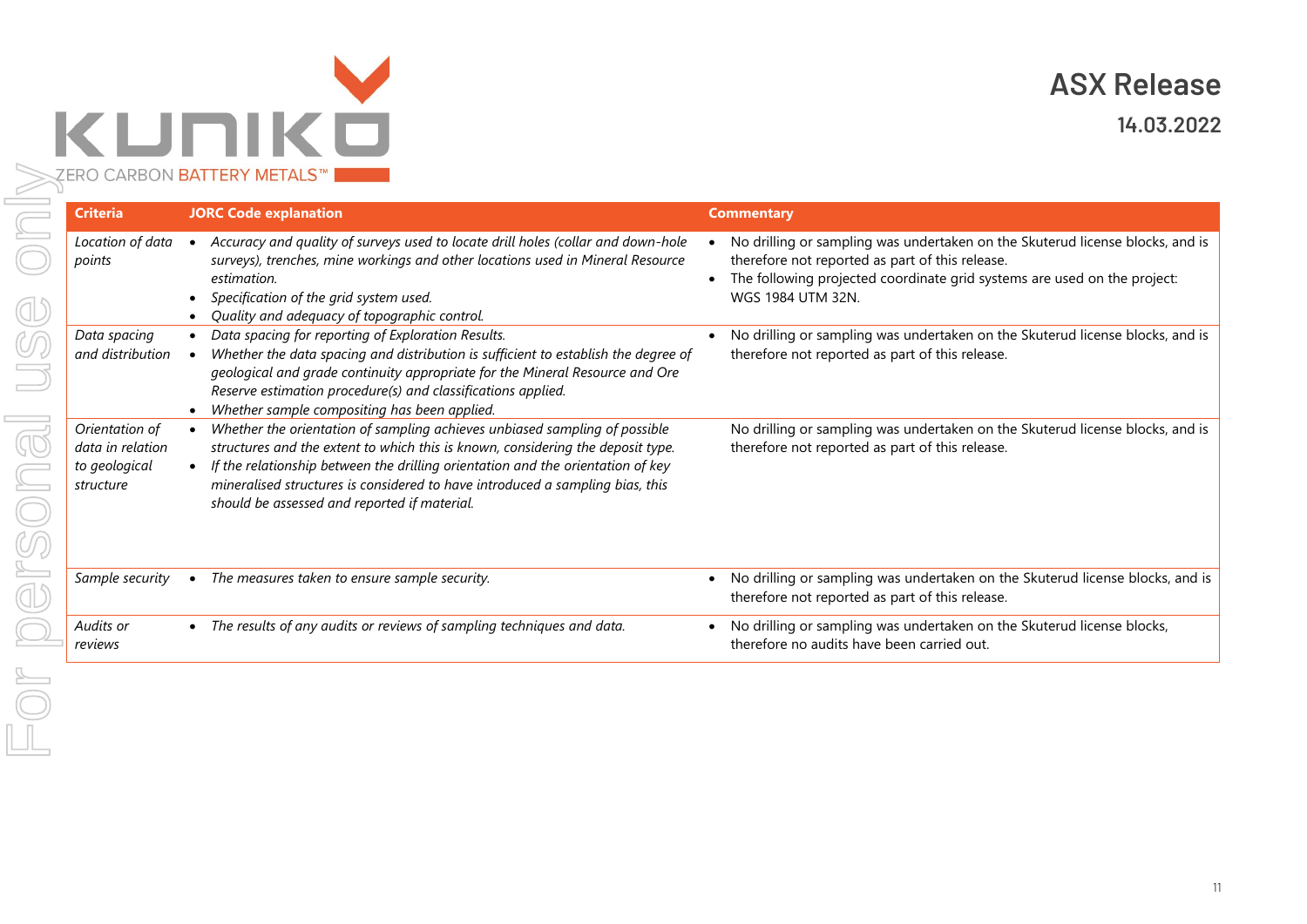

Section 2 Reporting of Exploration Results

(Criteria listed in the preceding section also apply to this section)

| <b>Criteria</b>                                  | <b>JORC Code explanation</b>                                                                                                                                                                                                                                                                                                                                                                                                         | <b>Commentary</b>                                                                                                                                                                                                                                                                                                                                                                                                                                                                                                                                                                                                                                                                                                                                                                                                                                                                                                                                                                                                                                                                                                         |
|--------------------------------------------------|--------------------------------------------------------------------------------------------------------------------------------------------------------------------------------------------------------------------------------------------------------------------------------------------------------------------------------------------------------------------------------------------------------------------------------------|---------------------------------------------------------------------------------------------------------------------------------------------------------------------------------------------------------------------------------------------------------------------------------------------------------------------------------------------------------------------------------------------------------------------------------------------------------------------------------------------------------------------------------------------------------------------------------------------------------------------------------------------------------------------------------------------------------------------------------------------------------------------------------------------------------------------------------------------------------------------------------------------------------------------------------------------------------------------------------------------------------------------------------------------------------------------------------------------------------------------------|
| Mineral<br>tenement and<br>land tenure<br>status | Type, reference name/number, location and ownership including agreements<br>or material issues with third parties such as joint ventures, partnerships,<br>overriding royalties, native title interests, historical sites, wilderness or<br>national park and environmental settings.<br>The security of the tenure held at the time of reporting along with any known<br>impediments to obtaining a licence to operate in the area. | Kuniko Norge AS holds 100% interest in 89 tenement areas across Norway with<br>a total landholding of 790.09 km <sup>2</sup> , (see ASX announcement "Quarterly<br>Activities/Appendix 5B Cash Flow Report" on 31 January 2022 for a<br>comprehensive list of current tenement areas).<br>All tenement areas have been granted and approved by the Norwegian<br>Directorate of Mining (DIRMIN) for a period of 7 years.<br>No other material issues or JV considerations are applicable or relevant.                                                                                                                                                                                                                                                                                                                                                                                                                                                                                                                                                                                                                      |
| Exploration<br>done by other<br>parties          | Acknowledgment and appraisal of exploration by other parties.                                                                                                                                                                                                                                                                                                                                                                        | Limited historic investigations by the Norwegian Geological Survey (NGU) and<br>commercial exploration companies have been conducted on Kuniko's<br>tenements.<br>Skuterud: The cobalt ores at Skuterud were discovered in 1772, and mine<br>production commenced in 1776, to begin with in large open pits, and from<br>1827 until the closure in 1898, in underground stopes. In the 1890s, ore reserves<br>decreased rapidly, leading to the final shutdown of mining operation in 1898.<br>The area remained idle until 2016 when Australian-based explorer Berkut<br>Minerals Ltd. commenced exploration in the area north of the Skuterud historic<br>mine site. Soil sampling covered the area between the Middagshvile and<br>Døvikkollen historic open pits and mineral occurrences and led to the<br>delineation of follow-up drilling targets. One DD drillhole was completed at<br>Døvikkollen and six DD drillholes at Middagshvile. The drilling campaign<br>confirmed the presence of Co-Cu mineralization; however the exploration<br>project was abandoned in 2018 and not pursued by Berkut any further |
| Geology                                          | Deposit type, geological setting and style of mineralisation.<br>$\bullet$                                                                                                                                                                                                                                                                                                                                                           | Skuterud: The cobalt occurrences in the Skuterud and Modum areas are related<br>to sulphide-rich schist zones, so-called fahlbands. The most extensive sulphide-<br>rich zone has a length of 12 km along strike and is up to 100-200 m wide. The<br>rock type hosting the sulphides can be characterized as a quartzplagioclase-                                                                                                                                                                                                                                                                                                                                                                                                                                                                                                                                                                                                                                                                                                                                                                                         |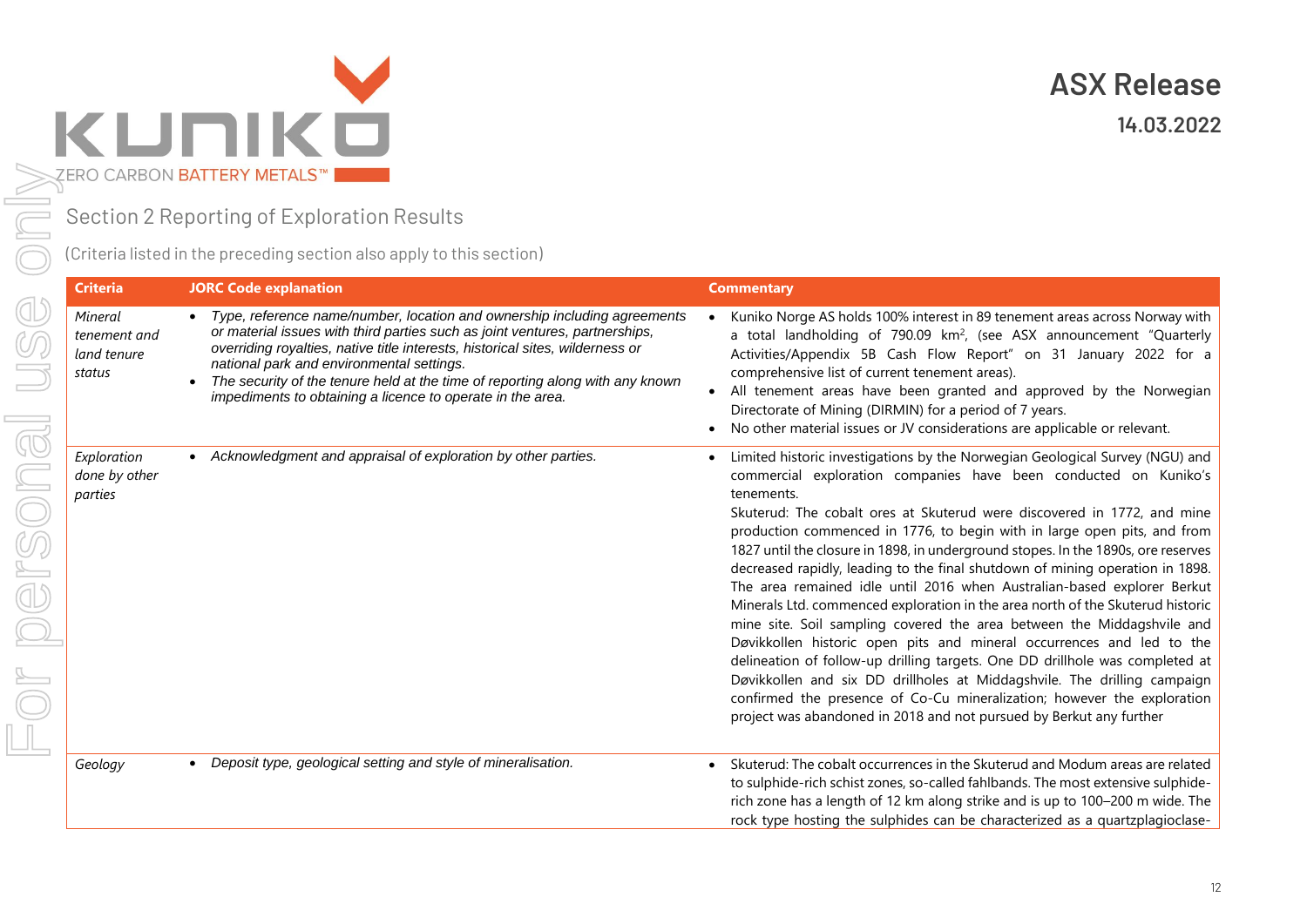

| <b>Criteria</b>                                         | <b>JORC Code explanation</b>                                                                                                                                                                                                                                                                                                                                                                                                                                                                                                                                                                                                                                                                                                          | <b>Commentary</b>                                                                                                                                                                                                                                                                                                                                                                                                                                                                                        |
|---------------------------------------------------------|---------------------------------------------------------------------------------------------------------------------------------------------------------------------------------------------------------------------------------------------------------------------------------------------------------------------------------------------------------------------------------------------------------------------------------------------------------------------------------------------------------------------------------------------------------------------------------------------------------------------------------------------------------------------------------------------------------------------------------------|----------------------------------------------------------------------------------------------------------------------------------------------------------------------------------------------------------------------------------------------------------------------------------------------------------------------------------------------------------------------------------------------------------------------------------------------------------------------------------------------------------|
| $\bigoplus\limits_{\mathbb{C}}$                         |                                                                                                                                                                                                                                                                                                                                                                                                                                                                                                                                                                                                                                                                                                                                       | tourmaline-phlogopite-sulphide gneiss or schist. Graphite is locally common,<br>and its content may attain more than 5% of the rock. The cobalt mineralisation<br>is, to a large degree, characterised by impregnation of cobaltite (CoAsS),<br>glaucodote ((Co,Fe)AsS), safflorite ((Co,Fe)As2) and skutterudite (CoAs3), which<br>partly occur as enriched in quartz-rich zones and lenses. The cobalt-rich lenses<br>are structurally controlled, following axes of folds and lineations in the area. |
| Drill hole<br>Information<br>rsona                      | A summary of all information material to the understanding of the exploration<br>$\bullet$<br>results including a tabulation of the following information for all Material drill<br>holes:<br>o easting and northing of the drill hole collar<br>elevation or RL (Reduced Level - elevation above sea level in metres) of the<br>drill hole collar<br>dip and azimuth of the hole<br>$\circ$<br>down hole length and interception depth<br>$\circ$ hole length.<br>If the exclusion of this information is justified on the basis that the information<br>$\bullet$<br>is not Material and this exclusion does not detract from the understanding of<br>the report, the Competent Person should clearly explain why this is the case. | No drilling was conducted by Kuniko on the property.                                                                                                                                                                                                                                                                                                                                                                                                                                                     |
| ď<br>Data<br>aggregation<br>methods                     | In reporting Exploration Results, weighting averaging techniques, maximum<br>and/or minimum grade truncations (eg cutting of high grades) and cut-off<br>grades are usually Material and should be stated.<br>Where aggregate intercepts incorporate short lengths of high-grade results and<br>longer lengths of low-grade results, the procedure used for such aggregation<br>should be stated and some typical examples of such aggregations should be<br>shown in detail.<br>The assumptions used for any reporting of metal equivalent values should be<br>$\bullet$<br>clearly stated.                                                                                                                                          | No drilling was conducted by Kuniko on the property.<br>$\bullet$                                                                                                                                                                                                                                                                                                                                                                                                                                        |
| Relationship<br>between<br>mineralisation<br>widths and | These relationships are particularly important in the reporting of Exploration<br>Results.<br>If the geometry of the mineralisation with respect to the drill hole angle is<br>known, its nature should be reported.                                                                                                                                                                                                                                                                                                                                                                                                                                                                                                                  | No drilling was conducted by Kuniko on the property.<br>$\bullet$                                                                                                                                                                                                                                                                                                                                                                                                                                        |

• *If it is not known and only the down hole lengths are reported, there should be*